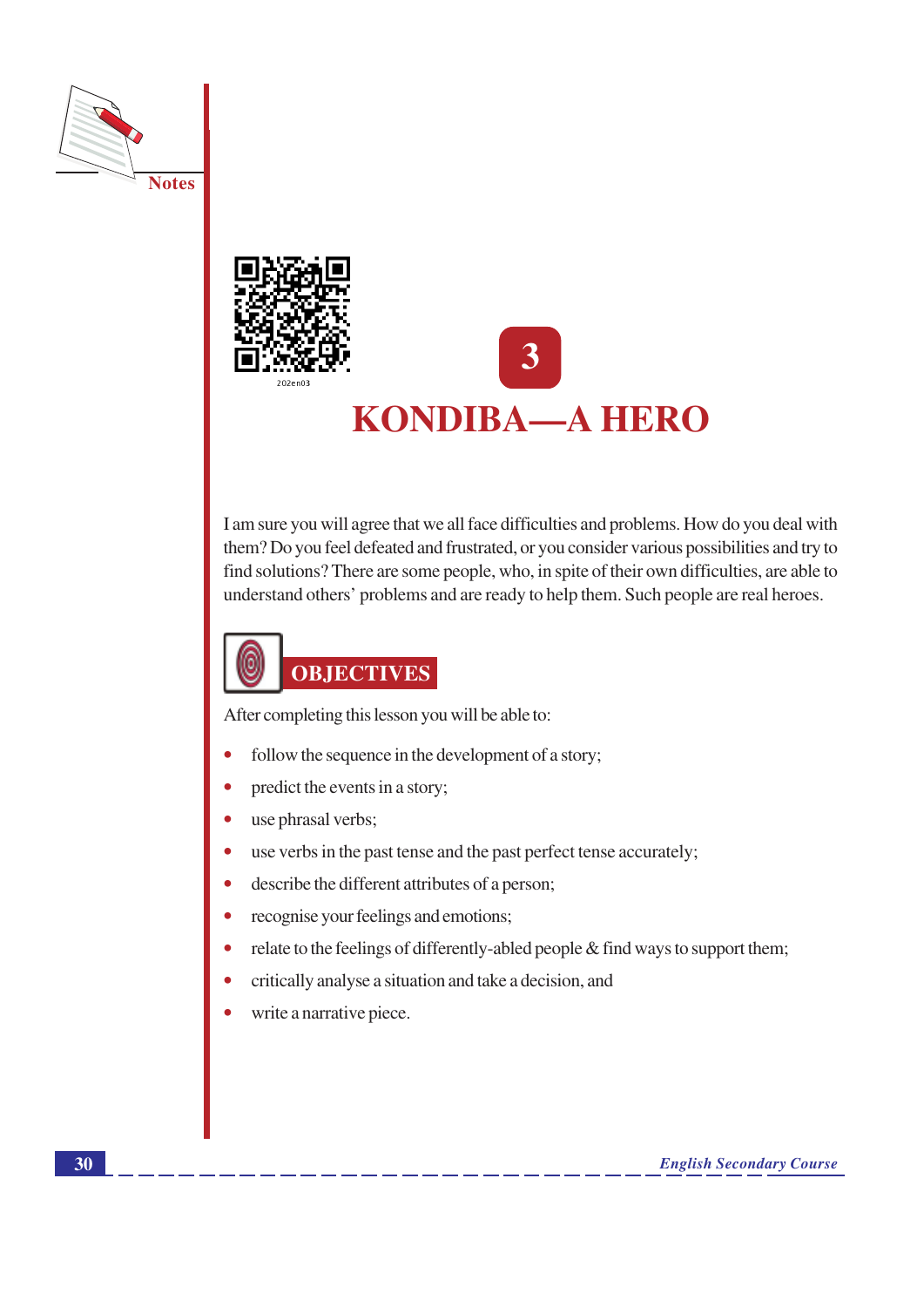



**Notes** 

### Before you read, think:

- What is your first reaction on seeing a differently-abled person?
- Do you think that differently-abled people can be self-reliant and  $e$  c o n o m i c a l l y independent?
- What is the general attitude of society towards differently-abled people?



**Fig. 3.1** 

- What are the different ways in which differently-abled people contribute to our society?
- What can society and the government do to make their contribution even better and bigger?

Let us read the story of Kondiba who is visually challenged. Let us find out what he does that makes him a hero and helps him to become economically independent.

Kondiba Gaikwad hated begging. But the famine in Maharashtra in 1972-73 had driven him from his home in Aurangabad to Mumbai in search of bread. At first, he had tried selling brooms. Unfortunately, he had little luck selling his goods. He soon learnt that Mumbai is generous to beggars – especially blind beggars. And 25-year-old Kondiba was blind. He had become blind with small pox at the age of eight.

It was a cloudy day in "Golibar", the large slum colony in Ghatkopar, north-east of Mumbai. Kondiba lived here with Tukaram and Tukaram's wife, Yelanbai. It was the end of the monsoon. In the middle of an open area, in the colony there was a well. It was full of blackish-green water. Nothing could be seen more than a few centimetres below the surface.

The well was highly useful to the people who lived in the surrounding huts. They had dug it two years before because the only water tap in the colony was not enough for the slum's growing population. There had never been any money for a wall around the well. The mouth of the well had gradually widened as the soil and rocks on the sides fell in. The bottom was narrow, muddy and filled with weeds. The well was dangerous; but it had

differently: abled peolepeople who have lost a body part; or whose sense organ/s do not function; or who have some deficiency in nervous or mental processes.

famine: a time when there is very litle food in region

small-pox: a serious, often fatal disease causing a high fever & leaving permanent marks on the skin.

gradually: slowly

weeds: unwanted wild plants

gunny bag: bag made from rough 'jute' cloth

startled: surprised/ shocked due to a sudden noise

paddle: walk with bare feet in shallow water

drive: jump haed first into water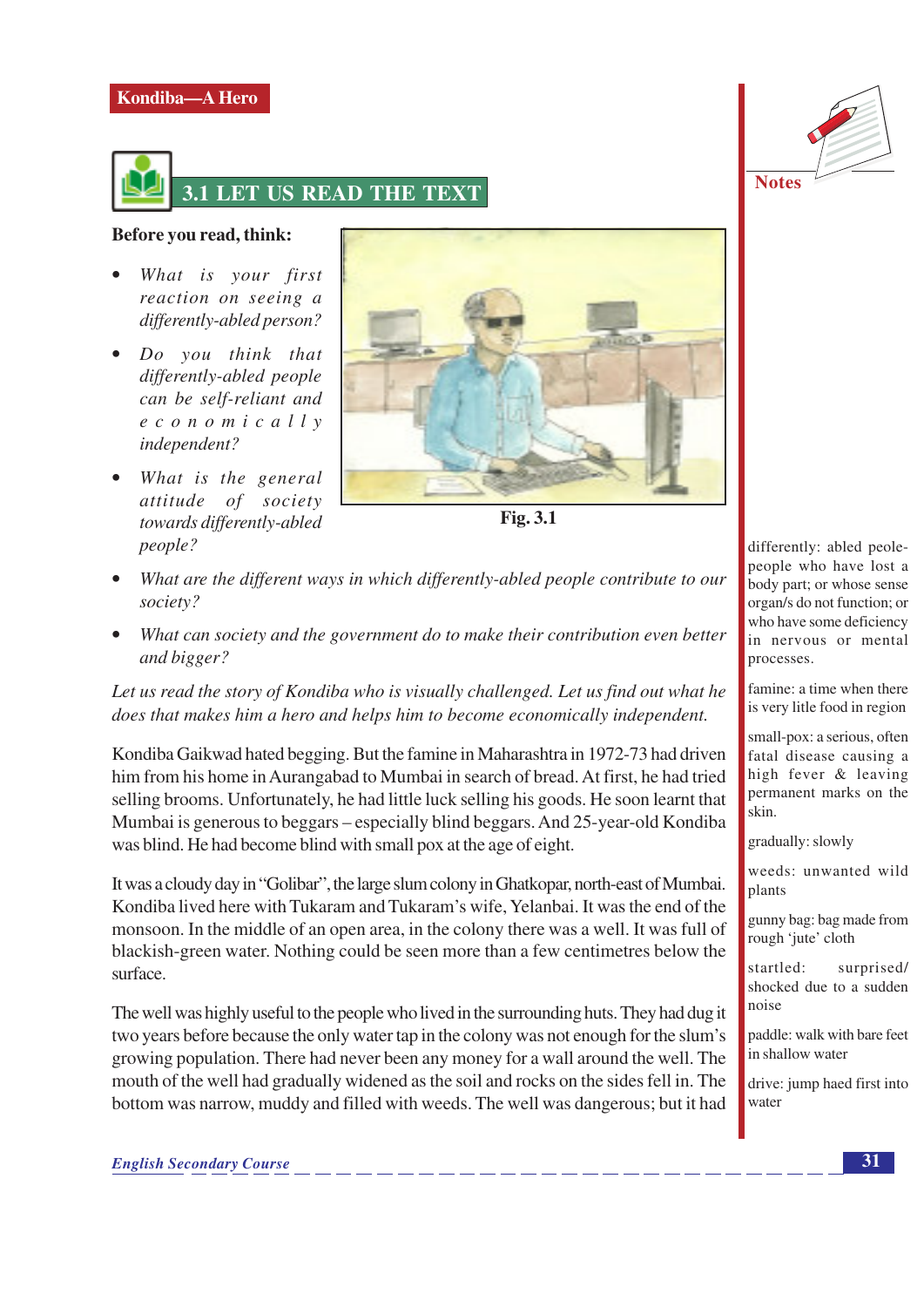

**Notes** 

been there for so long that no one worried about it. It seemed harmless. Kondiba had returned to the slum to eat a little food, which Yelanbai had prepared. His day's begging usually ended when he had collected Rs. 5 to Rs. 6 in his small gunny bag.

Suddenly, there were shouts and sounds of great confusion. Kondiba and Yelanbai were startled, "Someone's fallen in the well!" they heard a woman cry.

Kondiba set aside his meal and said urgently, "Quick, lead me there." Within a minute the blind beggar and the woman reached the well, and pushed their way through a small group at the mouth of the well. In seconds Kondiba pulled off his shirt and slipped into the water. Two boys were already paddling around trying to find young Arvind, who had fallen off a tree trunk while drawing water. The boys could not dive.

Kondiba had been a good swimmer as a young boy before he lost his sight. But years of poverty had made him weak. Once he had been able to dive deep into the wells around his village to pick up shining bits of broken pottery that he and his friends would throw in as part of a game. But it had been many years since he had tried to hold his breath long enough to get to the bottom of a well.

Kondiba floated on the surface for a moment, then took a deep breath and dived. Carefully feeling his way along the rocks on the side of well, he reached the bottom; his feet sank into the soft mud. He felt nothing but the mud and the slippery weeds. Tired, and with his breath running out, he came to the surface.

It was now two minutes since Arvind had fallen in. His aunt, with whom he lived, was at the well. As Kondiba surfaced without the boy he heard her wailing.

The blind man took another deep breath and vanished into the muddy depths. His first dive had given him a good idea of the shape of the well. So he went straight down and tried to search the bottom with his hands. They slipped in the mud and got caught in the weeds. There was still no sign of the boy.

His lungs were nearly bursting. He rose to the top once again. He had been down longer than the first time, so the women and children were getting more and more excited. When his head appeared above the water, the crowd gave a sigh of disappointment.

Never in all the years of his blindness had Kondiba missed his vision so much. If only he could see, he might be able to find the drowning boy. He did not know that even normal eyes would never have been able to see in muddy water.

Kondiba was very tired, but he knew he was Arvind's only hope. He worked as fast as he could, feeling his way through the mud and the weeds. "Arvind must be here," he thought. "He cannot have vanished."

Kondiba's ribs were aching; he couldn't hold his breath much longer. Then, just as he was about to twist his body upright and kick himself to the surface, his finger felt something soft among the weeds. Cloth! He moved his hand further and touched Arvind's legs. The boy's body was held in the mud and weeds.

pottery: pots made of clay

float: stay on the surface of a liquid (here, water)

run out of something: use up or finish a supply of something

vanish: disappear

bursting: (here) almost breaking open

disappointment: unhappiness because some desired event has not happened

ribs: curved bones extending from the backbone and curving round to the chest to protect the heart and lungs

desperately: trying badly in a situation of hopelessness

lad: boy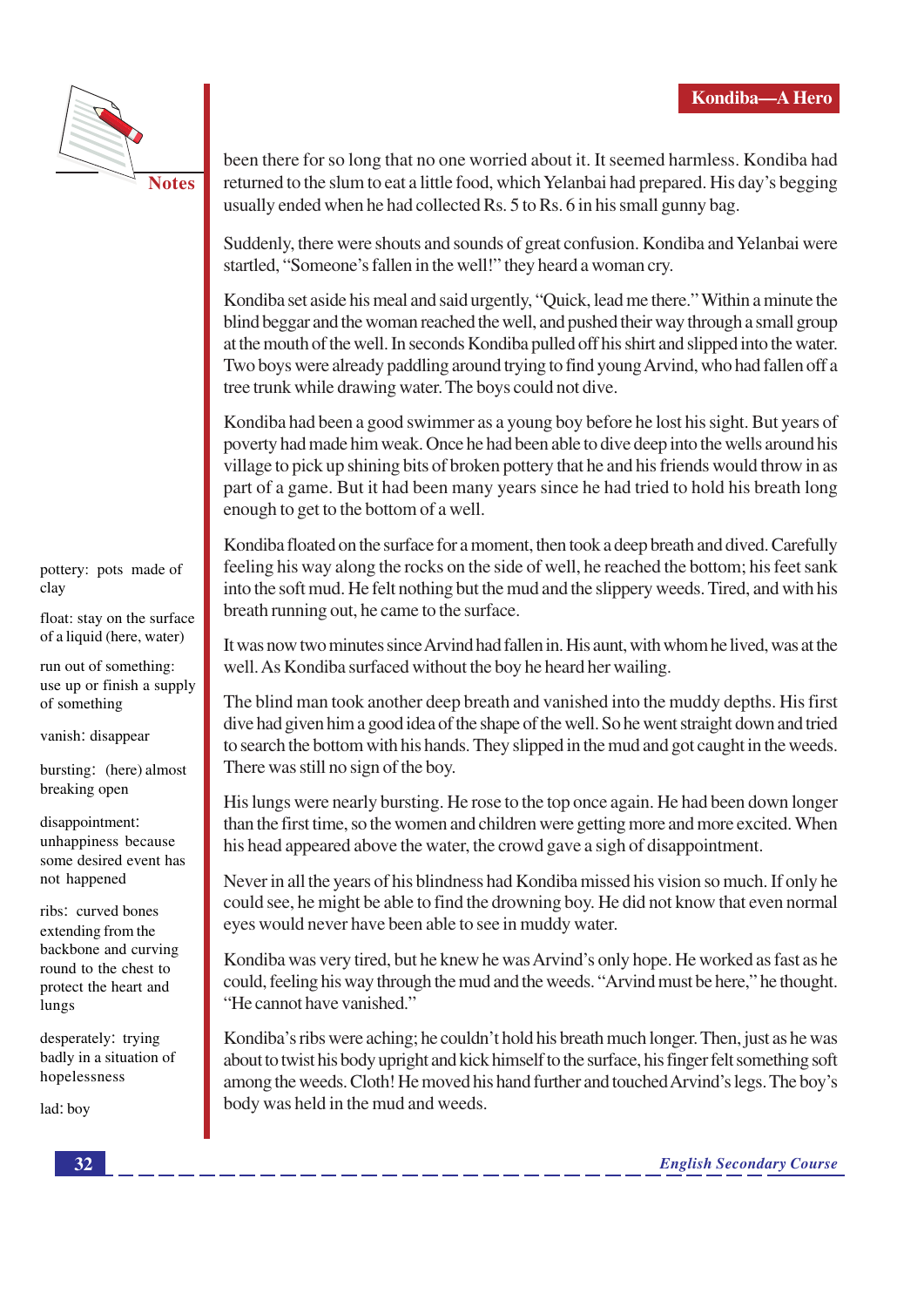

**Notes** 

Kondiba's heart was beating painfully, he badly needed to breathe. He felt desperately for something to hold in order to pull Arvind up and out of the net he was in. Suddenly, he felt Arvind's belt! Holding it tightly with his right hand, he pulled the lad free, turned about and pushed up. His spine and muscles ached. This almost stopped his movements. His weak, starved body fought against what his mind told him he must do.

Keeping a tight hold on the boy's belt, Kondiba struggled to push himself upwards with his free hand and feet.

It seemed a long time before he rose the six metres from the bottom and broke surface. While he gasped for breath, other hands quickly lifted Arvind up and out of the well. Kondiba held on to the well's rocky side, his eyes closed, his body tired. He heard, but paid little attention to the sounds of people trying to give Arvind artificial respiration. Finally, the boy began to vomit water, and cries to joy came to Kondiba still holding tightly to the side of the well.

Then Arvind was hurried away to the hospital. A man helped Kondiba out of the well and a woman patted him affectionately on the shoulder. Yelanbai led him back to the hut. There, Kondiba put on his clothes, finished his half-eaten meal, and fell asleep.

That evening, a police officer came to tell the blind beggar that the boy he had saved would be alright. Kondiba later learnt that if the boy had been in the well longer his brain would certainly have been damaged from lack of oxygen. And Kondiba had saved him just in time.

The next afternoon, Arvind returned to "Golibar". He went at once to Kondiba and, while his aunt watched with tears in her eyes, he touched Kondiba's feet in gratitude.

Indeed, Kondiba had saved a life. But his own still had to go on, and for him that meant begging. By afternoon Kondiba was back on the streets of Mumbai with his gunnysack. However, word soon began to spread about the beggar's courage. His picture and the story of his daring rescue were published in many national and local papers. Suddenly Kondiba became a hero. He was praised by the Governor, the Chief Minister of Maharashtra, and other officials. Rewards totalling Rs. 12,970 were presented to him. For a few months, he was given a home in a Home for the Blind. Here he learnt some skills such as bottling and the weaving of chair seats.

Today, Kondiba lives in Jalna, a market town close to his native village. He has married a local girl and runs a small business. Kondiba Gaikwad's bravery and determination to find the boy in the well had completely changed his own life.

The beggar who hated begging need never beg again.

### **3.2 LET US UNDERSTAND THE TEXT**

### **3.2.1 PART 1**

Kondiba Gaikwad..........crv.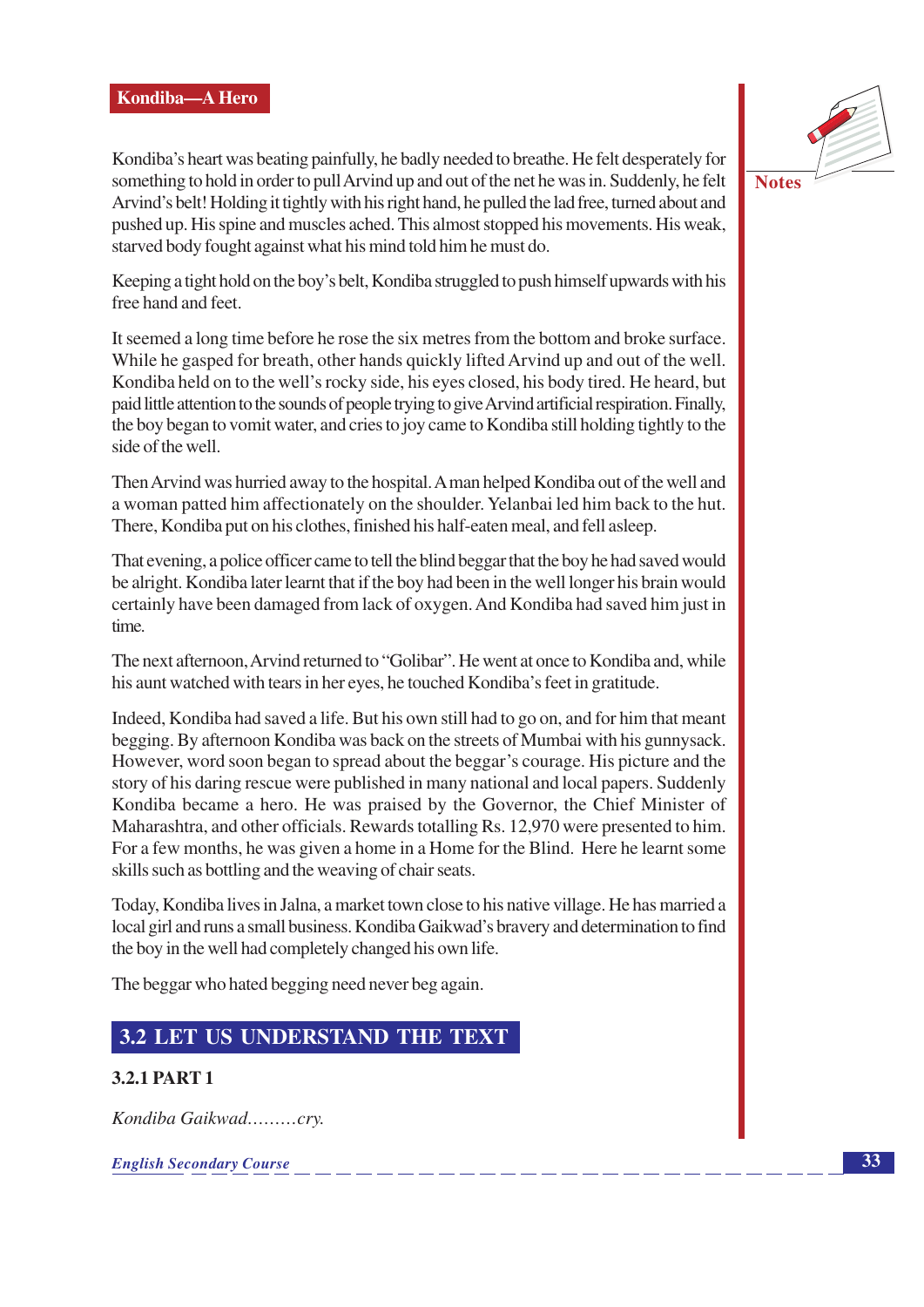

Have you noticed boys and girls begging at traffic lights and markets? What do you feel when you see them? Most of them are young. Many of these young people have been forced to move away from their native places to earn a livelihood. They may even have been kidnapped and forced to work or beg when they should have been in school, preparing for a bright future. Have you ever wondered what kind of dreams these young people have? Do you think they are different from yours?

Kondiba is a blind man who comes to Mumbai in search of work. He lives in a slum and begs for his living. In the slum where he lives there is an open well. It has no walls and is very unsafe. One evening Kondiba hears a woman cry out that someone has fallen into the well.



- A) Newspapers and magazines publish the stories of people who become heroes because of their bravery, compassion, empathy or ability of decision-making in difficult or critical circumstances. Cut out the stories of such people and paste them in a scrap file. Collect at least five such stories.
- B) Write in  $3-4$  sentences how the actions of the people in the stories influenced you.

### **INTEXT OUESTIONS 3.1**

- 1. When and how did Kondiba become blind?
- 2. Kondiba hated begging, but he had to beg. Why did he start begging? Give two reasons to complete the following statements:
	- a) He could not
	- b) He came to know that the beggars
- 3. If you were in Kondiba's place and would lose your eyesight what would you  $d\rho$ ?
- 4. Who had dug the well? Where was it dug?
- 5. Why was the well dug?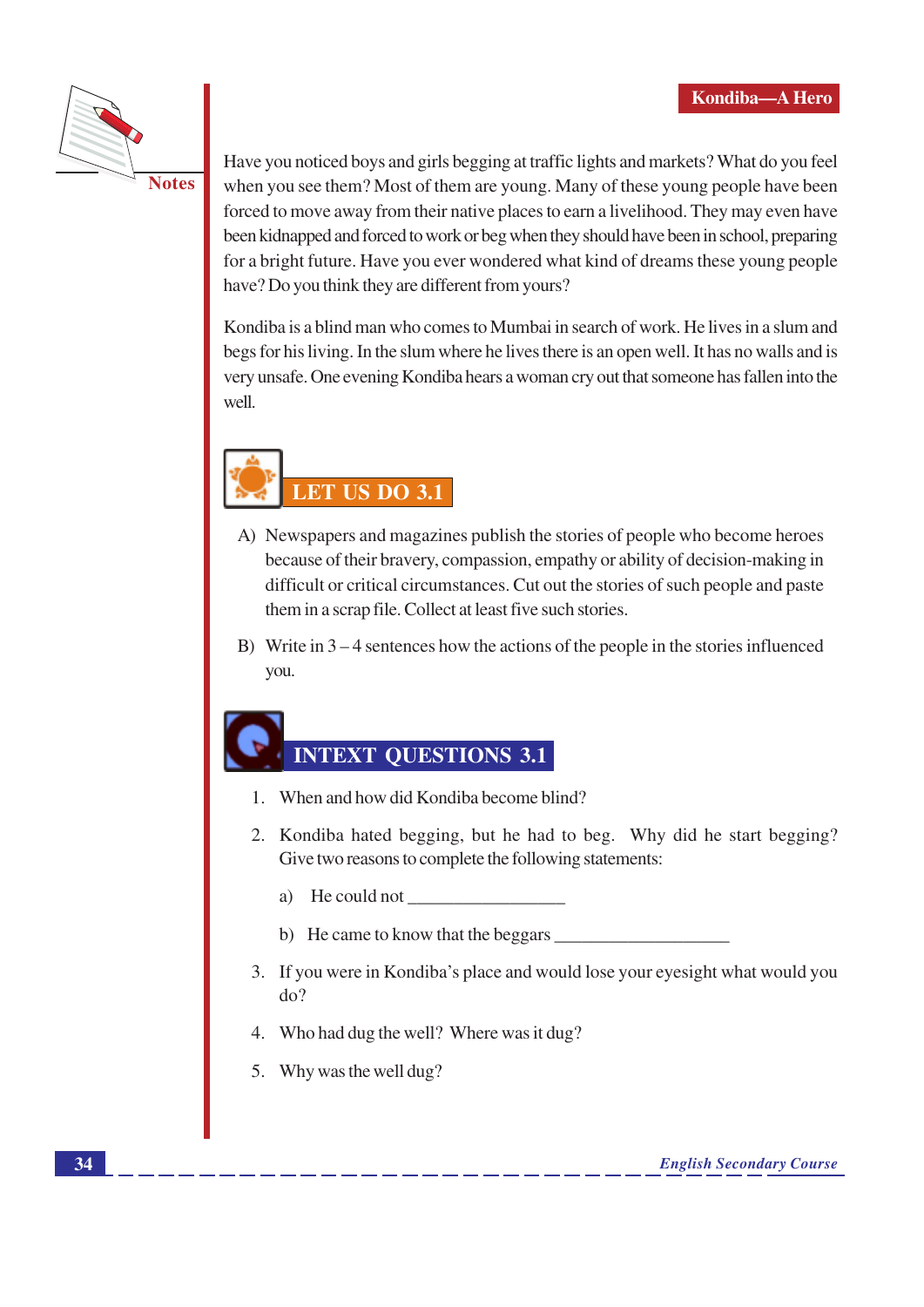- 6. What had happened to the water in the well within two years?
- 7. What happened one day when Kondiba was having food?

### **3.2.2 PART 2**

Kondiba.......disappointment.

In the previous section, we read that one day when Kondiba was having his meal, he heard a woman cry out that someone had fallen into the well.

Kondiba asks a woman to take him to the well. He knows how to swim. He was good swimmer as a young boy, but poverty has made him weak. Without considering this Kondiba jumps into the well to save a young boy named Arvind. Don't you think he is very brave to  $do$  so?

He dives down again and again to search for the boy but cannot find him. And each time he comes up he feels more and more tired. The people standing near the well feel disappointed each time Kondiba comes up without Arvind. Do you think Kondiba continues to search for Arvind? Think.



- 1. What did Kondiba do as soon as he heard that someone had fallen into the well?
- 2. Tick the correct sentence:

When Kondiba reached the well,

- a) he found that Arvind had fallen into the well.
- b) he felt helpless as he had no sight.
- c) he dived into the well to save Arvind.
- 3. How many times did Kondiba go into the well? Was his experience the same or different every time?
- 4. Why was the crowd disappointed?
- 5. If you were Kondiba, what would you do in such a situation?

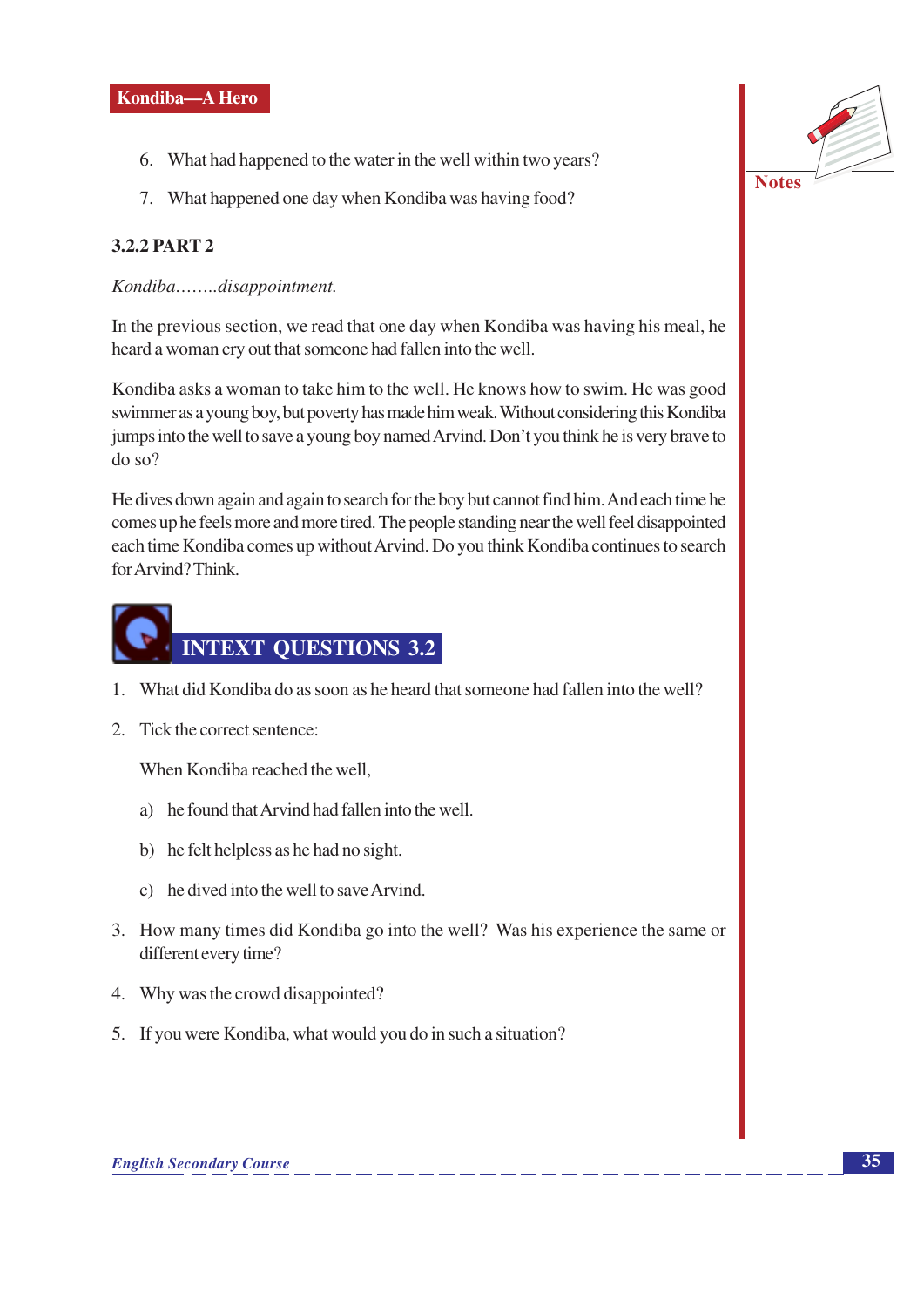

### **DO YOU KNOW**

### How to help oneself and others in emergencies/disastrous situations

In life, we come across accidents like fires, plane crashes, road accidents, and cases of drowning as well as calamities such as floods, earthquakes, cyclones or terror attacks. In all these emergencies, we can improve the survival rates with our preparedness and empathy towards others.

We only need to remember the following rules:

- Be brave and stay calm. Certain coping devices like controlled, rhythmic breathing can keep anxiety under control.
- Make a thorough assessment of the situation.
- **Think of possibilities**  $\bullet$
- $\bullet$ Be sure you have **enough information** required to help yourself or rescue a person or presons.
- Even though you need to take quick action, take a moment to **think clearly** as to what you should do. Do not do anything that will endanger you or others. Do not hesitate to ask others to assist you or to raise the alert.



- 1) You are at the railway platform waiting to board a train. You hear a loud explosion and see injured people lying around. Discuss the situation with a friend. In 3-5 sentences explain the three most important things that you would do in this situation.
- 2) Think of the kind of accidents that could occur in your home or neighbourhood. What items will you need to provide first aid? With help from a doctor in your locality prepare a first aid kit which will be useful in handling these common accidents that happen in the home or in the neighbourhood.

### 3.2.3 PART 3

### Never in......... beg again?

Kondiba tries again and again to find Arvind in the deep well. He wishes he was not blind, because if he could see he would be able to see Arvind and save him. Do you think Kondiba gives up? Though he feels very tired and feels that his body will not be able to do any more, he does not stop searching. He dives down once more. This time he feels Arvind's clothes against his hand. He quickly holds on to Arvind's belt and brings him out.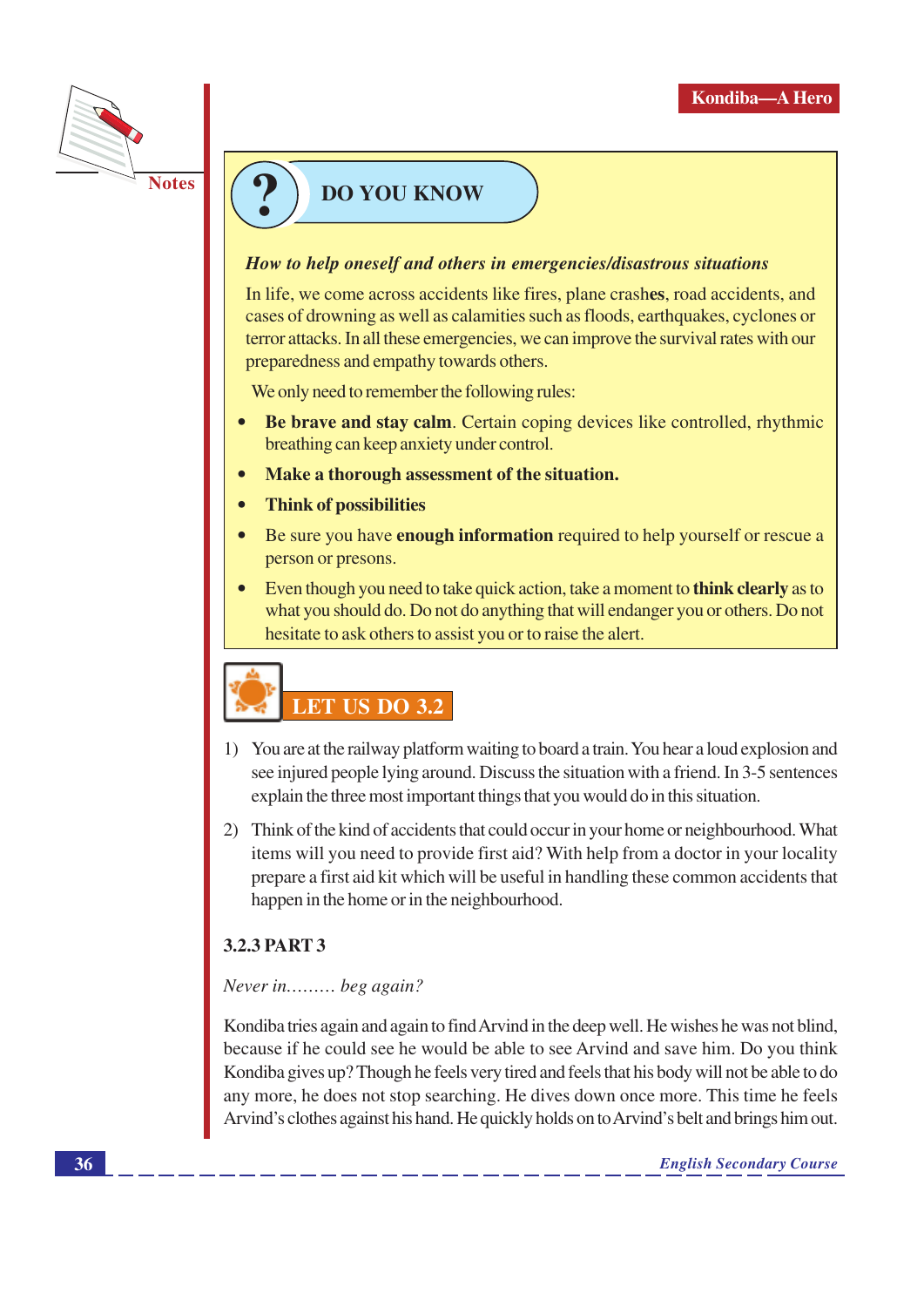

Arvind is taken to the hospital. Kondiba thinks that he has to carry on with his life as a beggar, but his life changes. People hear of his bravery and reward him and Kondiba is now able to give up begging, which he had hated to do.

### **Notes**

### **INTEXT OUESTIONS 3.3**

Answer the following briefly:

- 1. What did Kondiba miss most now? Why?
- 2. Underline all the expressions/sentences that describe that Kondiba was very tired.
- 3. Kondiba was tired but he did not give up hope. Why? Give two reasons.
- 4. What does 'The net' refer to?
- 5. How did Kondiba free the boy from the weeds?
- 6. 'It seemed a long time'. For whom did it seem too long? Why?
- 7. When Kondiba came up to the surface, what three things did the crowd do?
- 8. (a) How did Kondiba feel when he brought Arvind out of the well?
	- (b) If you were in Kondiba's place, how would you have felt?
- 9. What did the policeman tell Kondiba? What would have happened to Arvind, if he had not saved him just in time?
- 10. What publicity did Kondiba get?
- 11. How was Kondiba rewarded?
- 12. How did Kondiba utilize his prize money and skills?
- 13. What does his example prove?



### **Exercise 1**

Given below are two lists – one of describing words (adjectives) and the other of naming words (nouns).

Scan through (quickly glance through) the text and match the words in the two lists. Try to do it within five minutes. One has been done for you.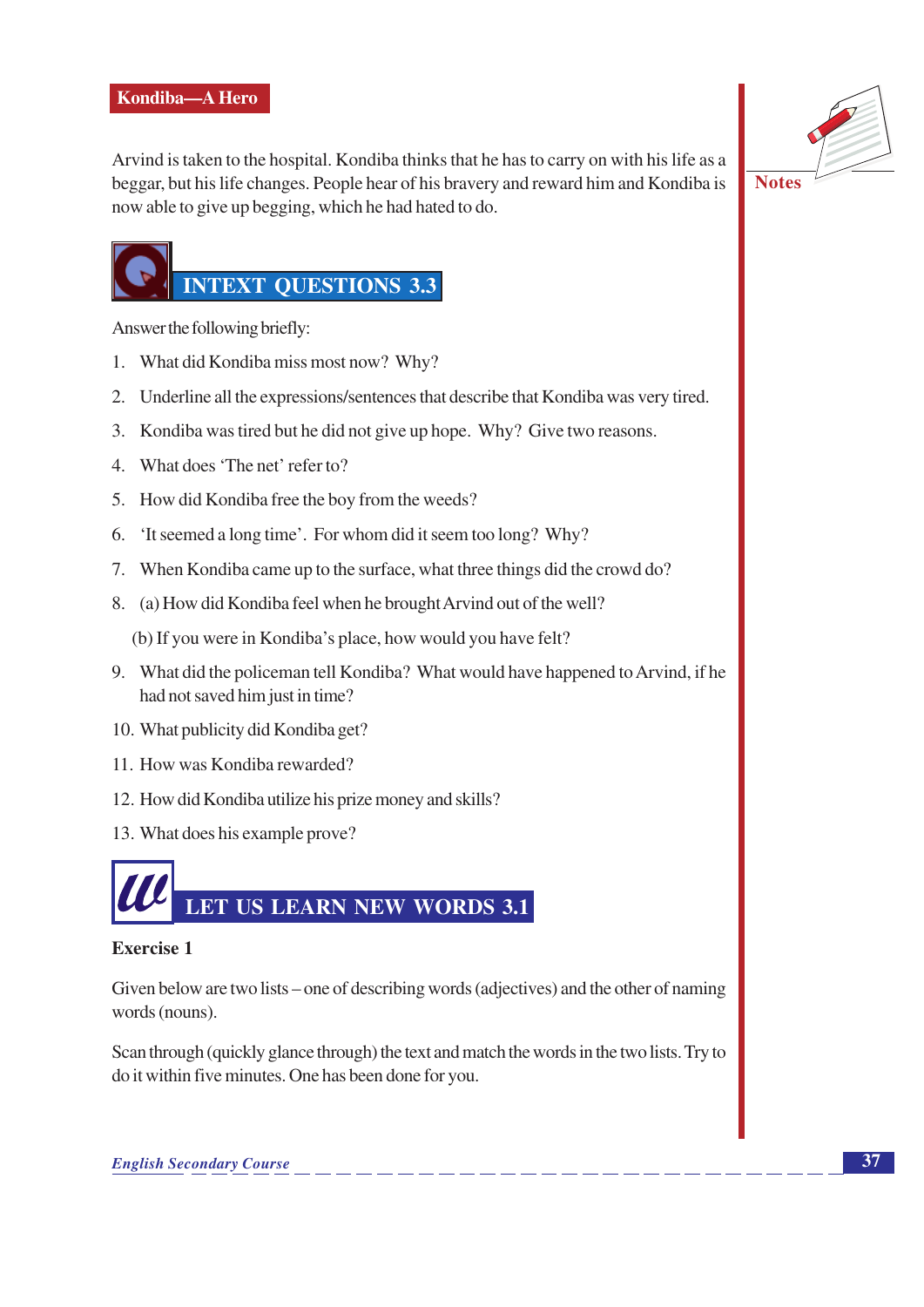





Remember, some of the describing words given above may be used as verbs also. For example, I have broken my leg. Here 'broken' is the third form of the verb 'break'.

### **Exercise 2**

Give at least one more describing word for each noun given in Exercise 1, for example, sunny day.

### **Phrasal Verbs**

A phrasal verb is a simple verb combined with an adverb or a preposition or sometimes both to make a new verb with a meaning that is different from that of the simple verb. For example, read the sentence 'Kondiba's life had to go on.' In this sentence 'go on' means 'continue'.

### Exercise 3

In this lesson, you came across a number of phrasal verbs. Complete the following summary of sections II & III using appropriate phrasal verbs. You will have to change the form of the verbs.

dive into, run out of, go into, give up, push through, pull off, fall into

On reaching the well, Kondiba \_\_\_\_\_\_\_\_\_\_\_\_ the crowd. He came to know that a small the well. He \_\_\_\_\_\_ the well twice but failed to find the boy. He had **Example 1** September 2014 he did not \_\_\_\_\_\_\_\_\_\_\_. He went into the well once again. He felt the shirt of the boy and pulled him out. In spite of his blindness, Kondiba was able to rescue the boy.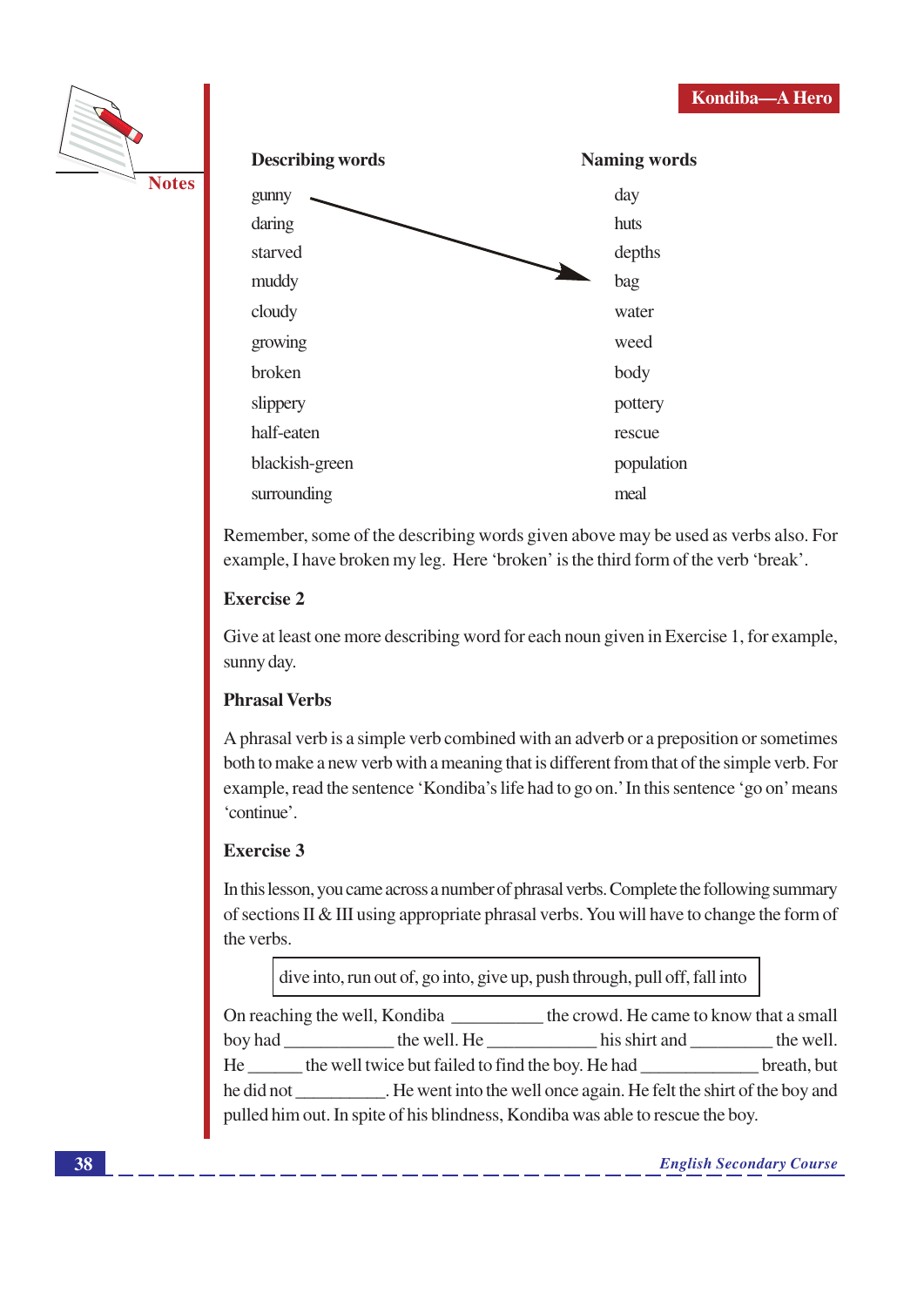

**Exercise 4:** Given below are phrases related to the verbs 'go', 'fall' and 'run'.



### Look up the meanings of these phrases in a dictionary.

| go through   | <u> 1980 - Jan Stein Stein Stein Stein Stein Stein Stein Stein Stein Stein Stein Stein Stein Stein Stein Stein S</u>  |
|--------------|-----------------------------------------------------------------------------------------------------------------------|
| go about     | <u> 1989 - Andrea Barbara, Amerikaansk politiker (</u>                                                                |
| go off       | <u> 1980 - Jan Sterling Sterling, amerikansk politik (d. 1980)</u>                                                    |
| go against   | <u> Alexandria de la contrada de la contrada de la contrada de la contrada de la contrada de la contrada de la c</u>  |
| go by        | <u> 1989 - Johann Stein, marwolaethau a bhann an t-Amhainn an t-Amhainn an t-Amhainn an t-Amhainn an t-Amhainn an</u> |
| run out      |                                                                                                                       |
| run down     | <u> 1989 - Andrea Stadt Britain, amerikansk politiker (d. 1989)</u>                                                   |
| run into     | <u> 1989 - Johann Stein, fransk politiker (d. 1989)</u>                                                               |
| run over     |                                                                                                                       |
| run through  |                                                                                                                       |
| fall out     | the control of the control of the control of the control of the control of the control of                             |
| fall through |                                                                                                                       |
| fall back    |                                                                                                                       |
| fallin       |                                                                                                                       |
| fall off     |                                                                                                                       |

Now complete the given sentences with appropriate phrasal verbs choosing from the ones given above.

- 
- 2. We have  $\_\_\_\_$  of fuel.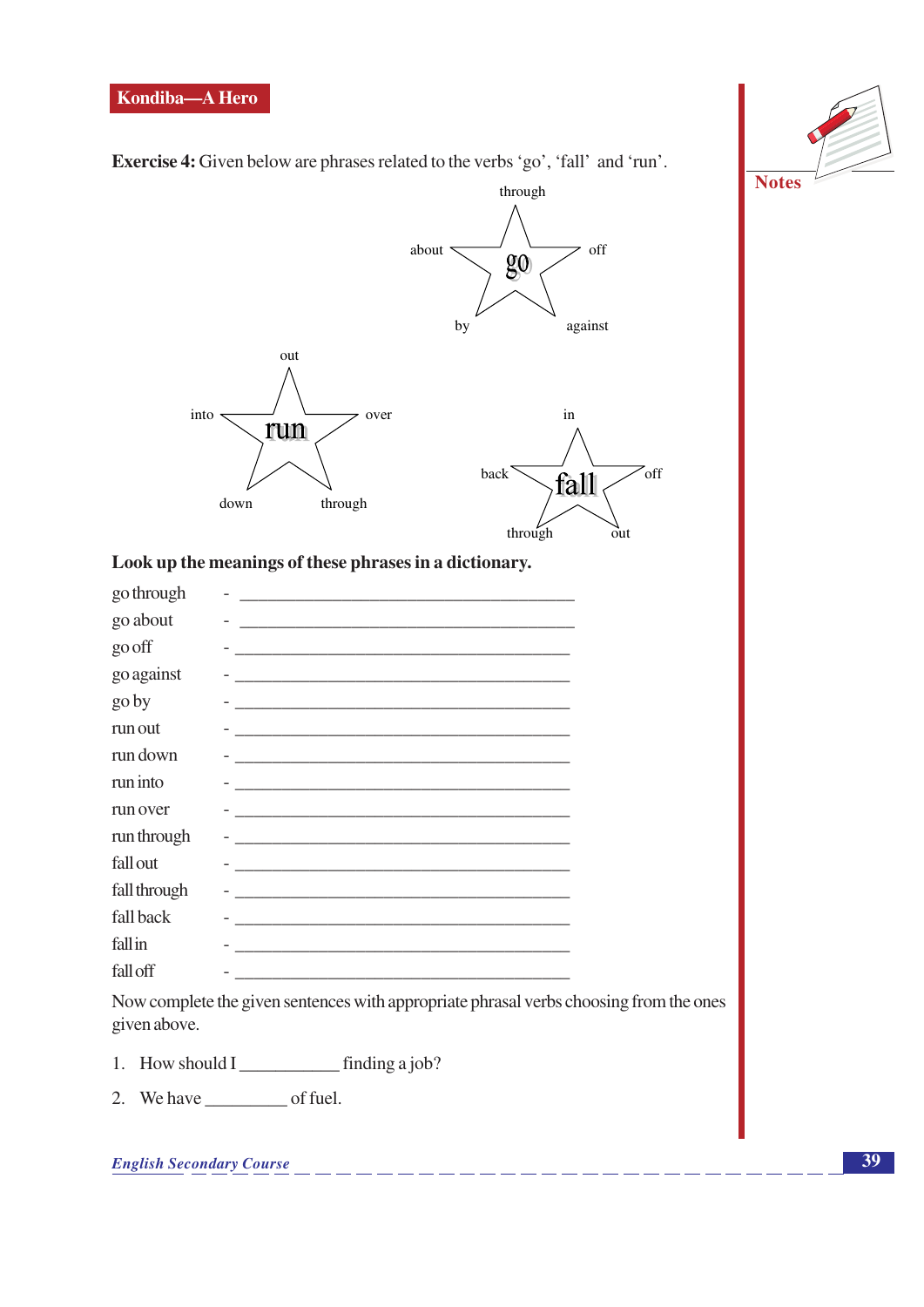



- 3. When friends have a misunderstanding, they may with each other.
- the dialogues quickly before you deliver them.  $4.$
- 5. His plan of going abroad may because of shortage of funds.



### **Past Tense**

In 'Snakebite', we learnt that:

- we use the past tense when we talk about an event that took place at a specific point of time in the past.
- we use the second form of the verb for the past tense.  $\bullet$

Choose the appropriate verb from the help box and complete the passage given below, using the simple past tense.

| realise | earn | come |
|---------|------|------|
| start   | fail | hate |
| try     |      |      |

Kondiba \_\_\_\_\_\_\_\_\_\_\_\_\_\_\_ to Mumbai from Aurangabad to earn his living. He \_\_\_\_\_\_\_\_ to sell brooms but he \_\_\_\_\_\_\_\_\_ to earn much. Soon he \_\_\_\_\_\_\_\_\_\_\_ that blind beggars could earn more. So, he \_\_\_\_\_\_\_\_\_\_ begging, though he \_\_\_\_\_\_\_\_\_\_\_\_ it. He Rs. 5 to Rs. 6 everyday.

### **Past Perfect Tense**

**Read** the following conversation between Rafi & Neeraj:

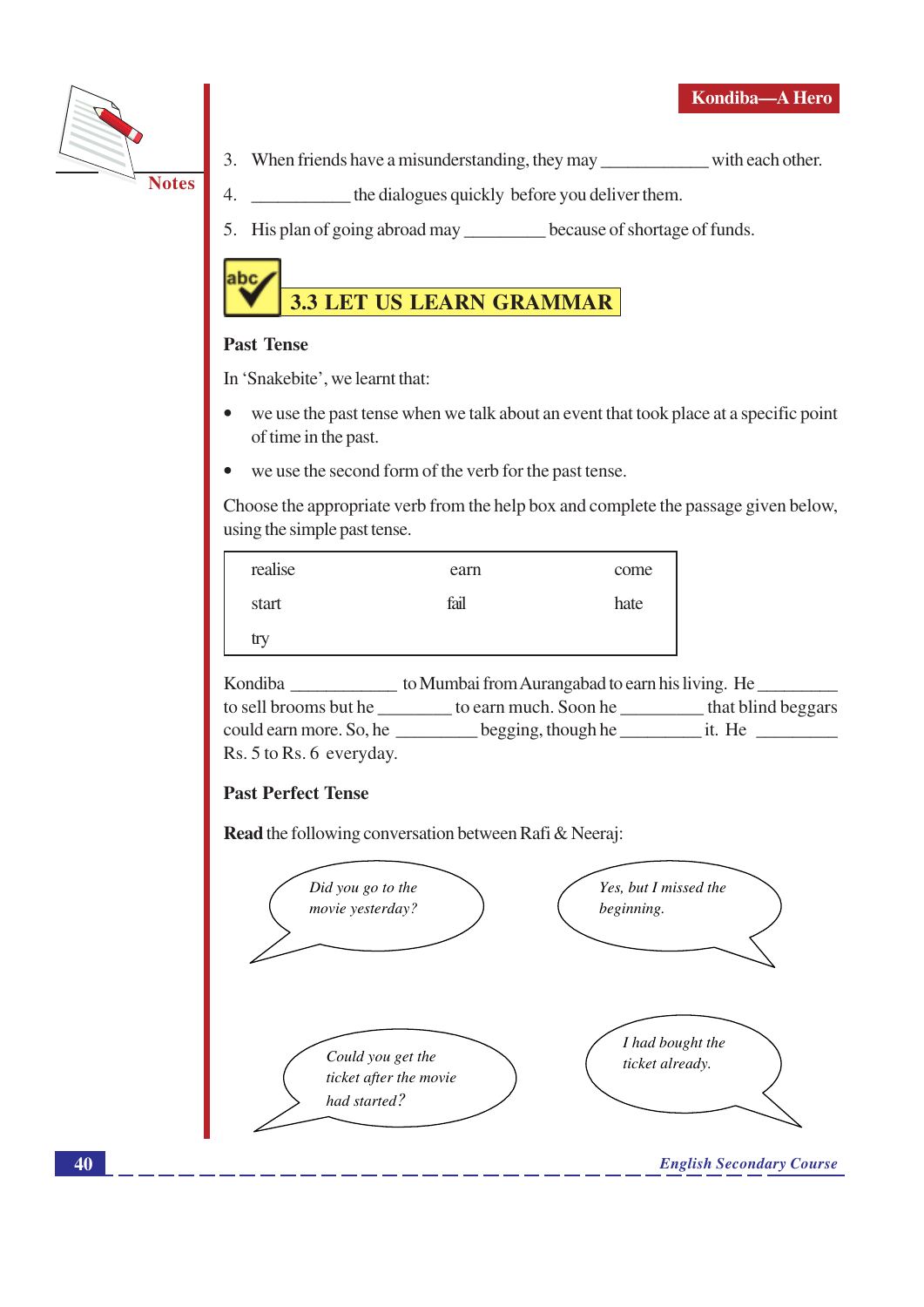Which two actions were completed first and which action took place later?

- a) buying the ticket
- b) going to the movie
- c) starting of the movie

Actions (a)  $\&$  (c) took place first. Action (b) took place later.

Read the conversation again. You will find that:

- a) In the case of actions/events that were completed first, the past perfect tense (i.e. had + the  $3<sup>rd</sup>$  form of the verb) is used.
- b) In the case of actions/events that were completed later in the past, the simple past tense (i.e. the 2<sup>nd</sup> form of the verb) is used.



- 1) Identify the sentences with the past perfect tense from unit II of the text.
- 2) Use the information given in the chart below. Make as many sentences as you can by combining any two of the sentences at a time. Use the appropriate forms of the verbs (i.e. the simple past tense and the past perfect tense) and linking words when you combine the sentences.

| 6.00 a.m.   | Grandmother put on the music                                                            |
|-------------|-----------------------------------------------------------------------------------------|
| 6.30 a.m.   | All of us did Yoga                                                                      |
| $7.30$ a.m. | Father got us ready for school and mother made the lunch box                            |
| 8.00 a.m.   | My sister and I left for school                                                         |
| 9.00 a.m.   | Mother enjoyed a cup of tea as she made the monthly budget                              |
| 2.00 p.m.   | We returned from school and ate lunch                                                   |
| $5.00$ p.m. | We went out to play                                                                     |
| 7.30 p.m.   | We worked on the school assignments and shared the day's<br>activities with our parents |

Hint: The sentences that you make will show what happened first and what happened later. Do not mention the time.

Example: Mother and Father left for office after I had left for school.



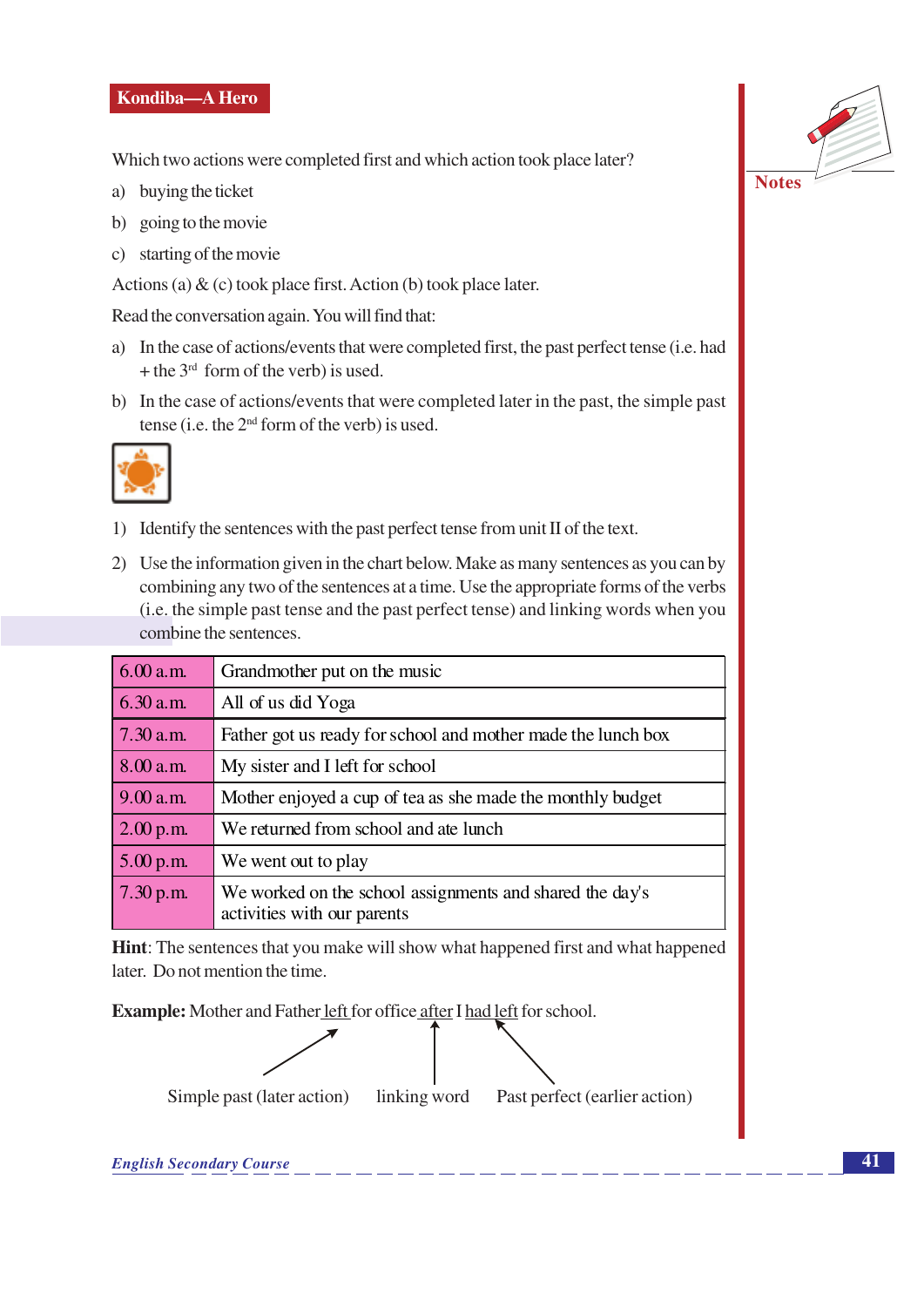



3. Use all the words given in each box to make a 'wh' question. Do not forget to put a question mark (?) at the end of each sentence.



### **Narrating an Incident**

Imagine that one day when you were playing with your friends, you heard the cries of a puppy. The pictures given below describe the incident as it happened. Tell a child or a friend what happened, how it happened, what you did and how you felt afterwards. Now, write the description of the incident.

Remember to use the past tense and connecting words or phrases.



Fig. 3.2

Fig. 3.3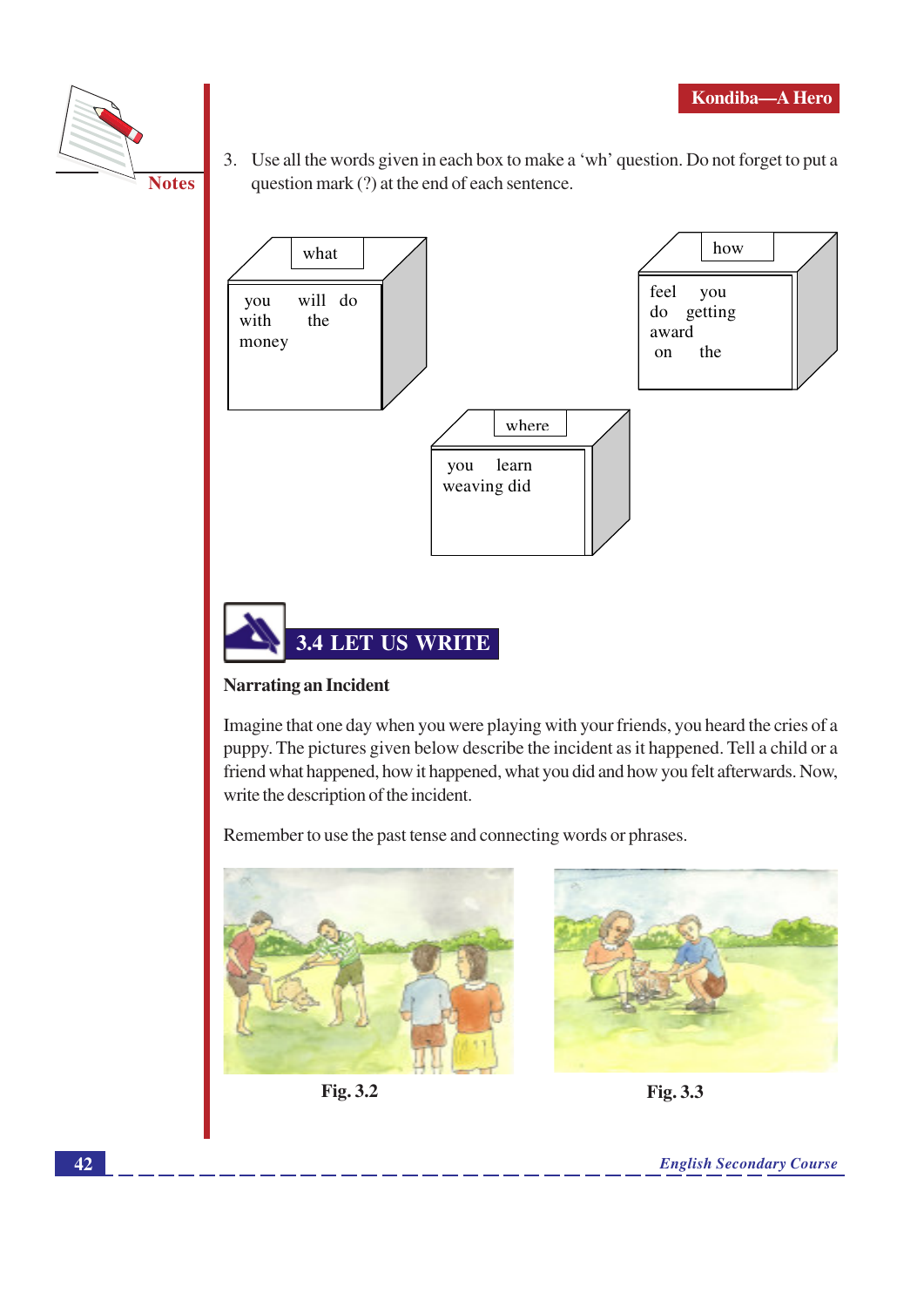







Fig. 3.5

You may begin with -

You may end with -

Now, it follows me everywhere.

### **Describing a Person**

To write the description of a person, one may choose one or more of the following characteristics. It all depends on the context and the purpose of a description.

- 1) Physical features built, height, gait, complexion, facial features, forehead, eyes, nose, lips etc, hair, dress
- 2) Nature including psychological attributes and values that the person upholds
- 3) Habits and expressions

Consider the following situations. Against each situation, write which characteristics – physical features, nature including emotional and moral attributes, habits and expressions - you would focus on in your descriptions:

- a) You have arranged a writer for a visually challenged person who is going to take her Board examination. You are telling this writer how he could identify the examinee at the examination centre.
- b) You are introducing yourself to your new pen friend.
- c) You are describing your role model (someone you admire and respect) to your friend.

### **Exercise**

You have moved to a new neighbourhood. Your next-door neighbour is very jolly and friendly. Write a letter to your friend telling him/her about this neighbour.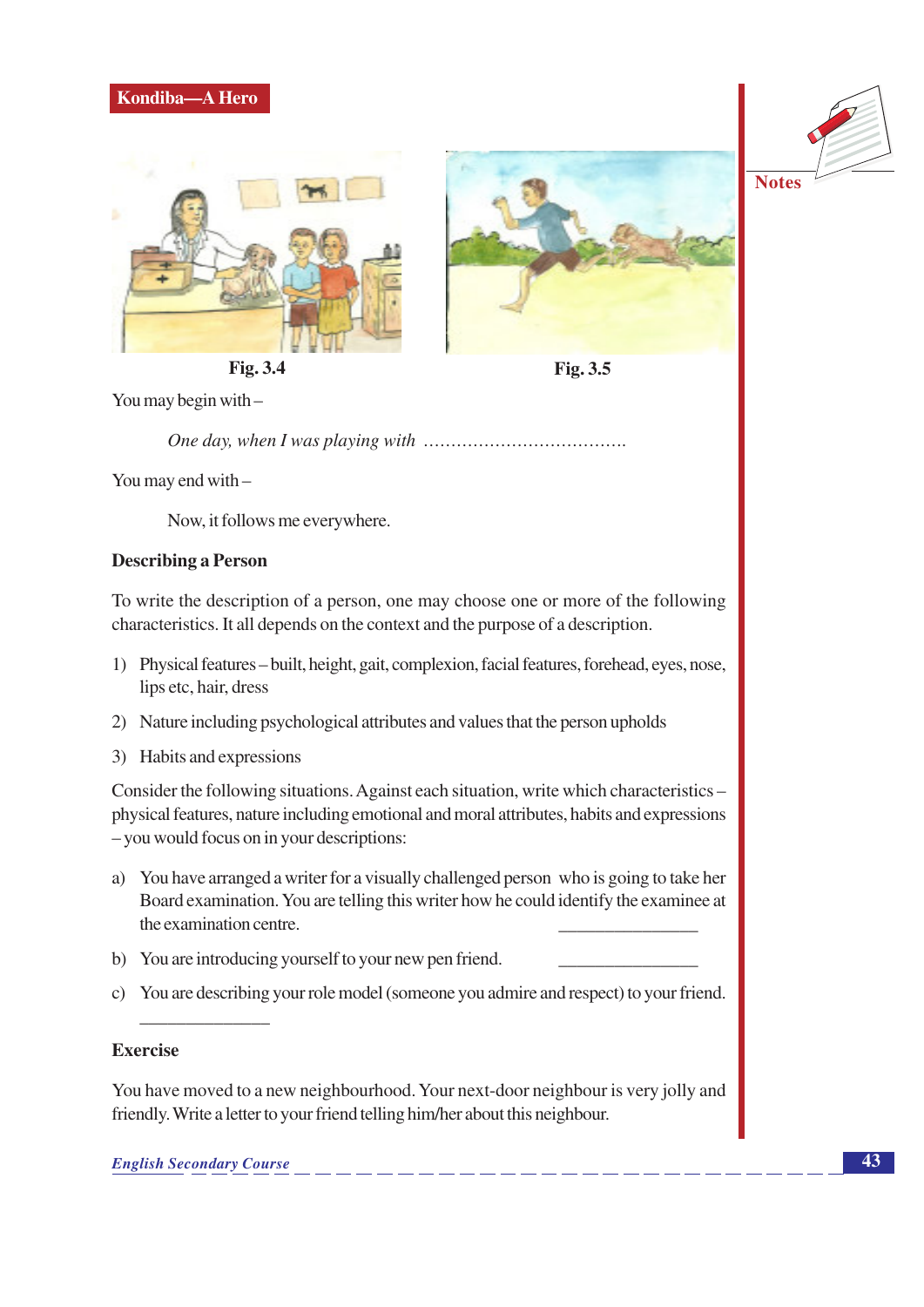

Some of the expressions that you may use are:

**Notes** 

smiling face, twinkle in eyes, chirpy, cracks jokes, friendly, helpful, caring



The Persons with Disabilities (Equal Opportunities, Protection of Rights and Full Participation) Act, 1995 holds the State responsible for the prevention of disabilities, protection of rights, provision of medical care, education, training, employment and rehabilitation of persons with disabilities.

The Human Rights approach recognises that the talents of children with disabilities need to be optimally developed for the benefit of the whole of society. This approach recognises and emphasises that people with disabilities can accomplish a particular task or perform a particular function, but only in a different manner or taking more time or effort than people without a disability. Hence, the term **'differently-abled'** is used to refer to disabled or handicapped people.

The following examples show how infrastructure and the inability of able-bodied people to understand the needs of the differently-abled people create problems for them:

- It is the stairs leading into a building that disable the wheelchair user rather than the wheelchair.
- It is defects in the design of everyday equipment that cause difficulties,  $\bullet$ not the abilities of people using it.
- It is society's lack of skill in using and accepting alternative ways to communicate that excludes people with communication disabilities.



Read the examples given in the DO YOU KNOW box given above and observe how the infrastructure at public places creates a hindrance for differently-abled people to be independent.

Talk to different people including differently-abled people, and gather various suggestions on how society can reduce these hindrances or difficulties that differently-abled people face in their day-to-day lives. Write at least 5-6 suggestions. You may include your own suggestions also.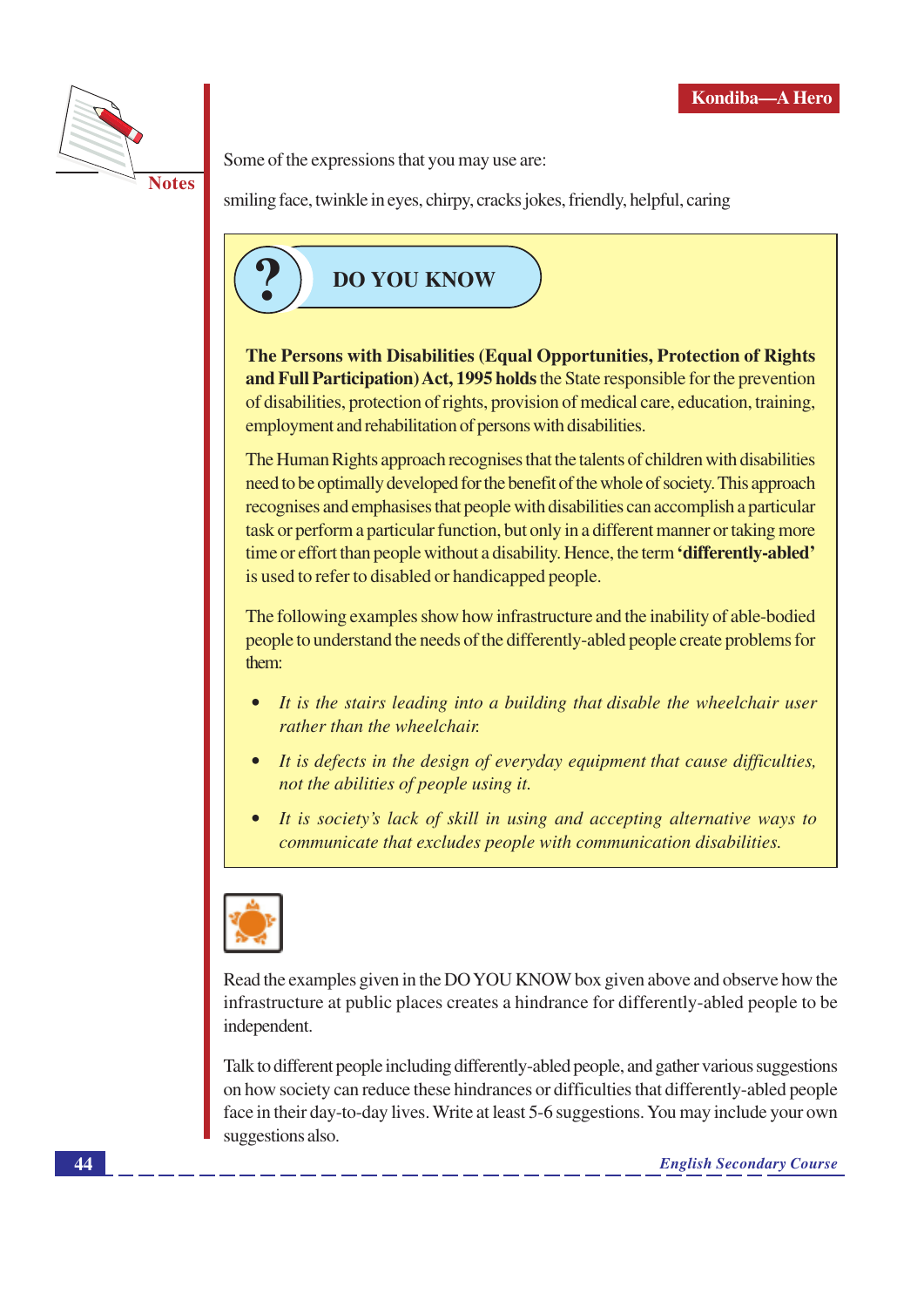For example: Providing audio signals/instructions at traffic lights can help visually impaired people to cross roads on their own.

**Notes** 

An interview script with Inspector Ravi Indorkar of the Indore police force is given here. He is creating history by helping the visually impaired students. Ask your friend to read out the script of the interview to you.

|  | Reporter : Inspector Ravi, you have been recording text books on cassettes since |
|--|----------------------------------------------------------------------------------|
|  | 1994. How did you get this idea?                                                 |

- Ravi : It so happened that a group of blind people approached me for help in locating an address. When I asked them who they were looking for, they told me that they were going to meet a man, who reads to them from textbooks. Soon I found out that the books in Braille were available only till Class VII. So I decided to record all the books till graduation in all the subjects.
- Reporter: How much time do you spend every day to record the books?
- Ravi : About a couple of hours.
- Reporter: How much do you charge for these cassettes?
- Ravi : I circulate them free of cost.
- Reporter: How much money do you have to spend every month?
- Ravi : Initially, I spent my saving in buying a dubbing machine, an ordinary mike and a few cassettes. But soon my colleagues started giving me the cassettes.
- Reporter: How did you help these students to write their examination?
- Ravi : It was indeed a great problem for them to find writers, who were willing to write in the examination on their behalf. So I appealed to the students of the local schools and created a bank of volunteers of varying age groups. I maintain a register and send the volunteers as writers whenever the blind students need writers.
- Reporter: How do you feel working for a social cause?
- Ravi : I am working for my satisfaction and I am still not satisfied. My dream is to take these students to the State Public Service Commission examination.
- Reporter: I am sure with your commitment and determination, you would be able to fulfil this dream.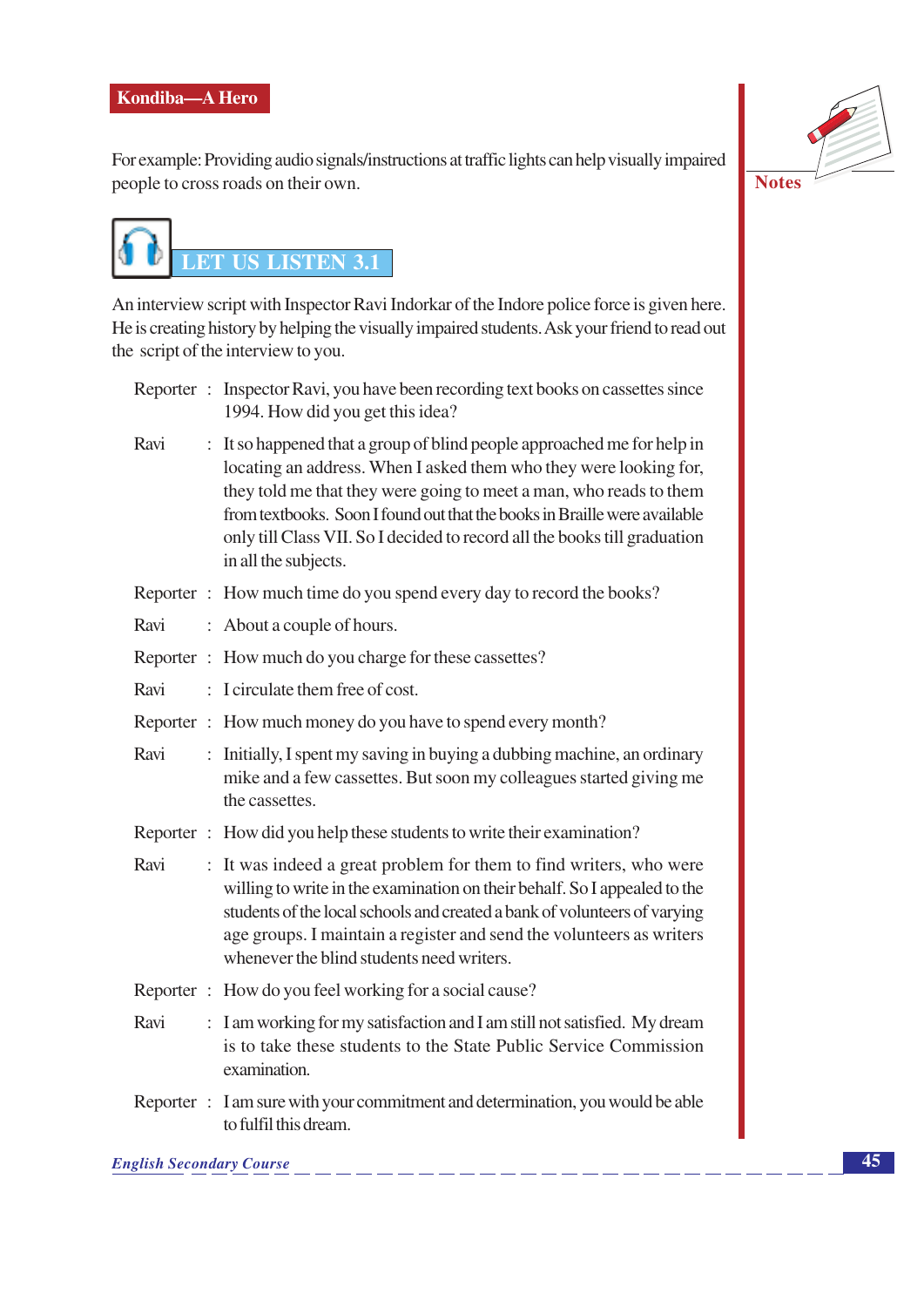

Complete the given questions asked by the reporter:

- 
- you get this idea? a)
- spend every day to record the books?  $b)$
- c) How much for these cassettes?
- d) How these students to write their examination?
- for a social cause? How

## LET US TALK 3.1

Assume that you are a newspaper reporter. To write a report of the incident before Kondiba received the reward, you need to interview Kondiba and Arvind.

What questions would you ask Kondiba after he took Arvind out of the well? What questions would you ask Arvind? Ask them at least two questions each.

Work with a friend. One of you can ask the questions while the other answers.



In this lesson, you have learnt that each of us is unique and has different abilities that should be recognized and valued. This also applies to a differently-abled person who is like any other person and has the same kind of feelings and emotions. We should not underestimate the differently-abled people as they too have some special talents and capabilities. They should be treated fairly and as equals as this is their right according to the constitution of India. The State, society and each one of us have a responsibility to help the differentlyabled people to achieve their goals and dreams.

You also learnt that if we care for others and keep calm in a difficult situation, usually we can find a positive way out of the situation.

# **TERMINAL QUESTIONS**

1. Put the following sentences in the correct order to rewrite the story.

First number the sentences. The first one is done for you.

- a) The people of Golibar colony had dug a well in an open area. ()
- b) When Kondiba heard about it, he left his meal and rushed to rescue the boy. ()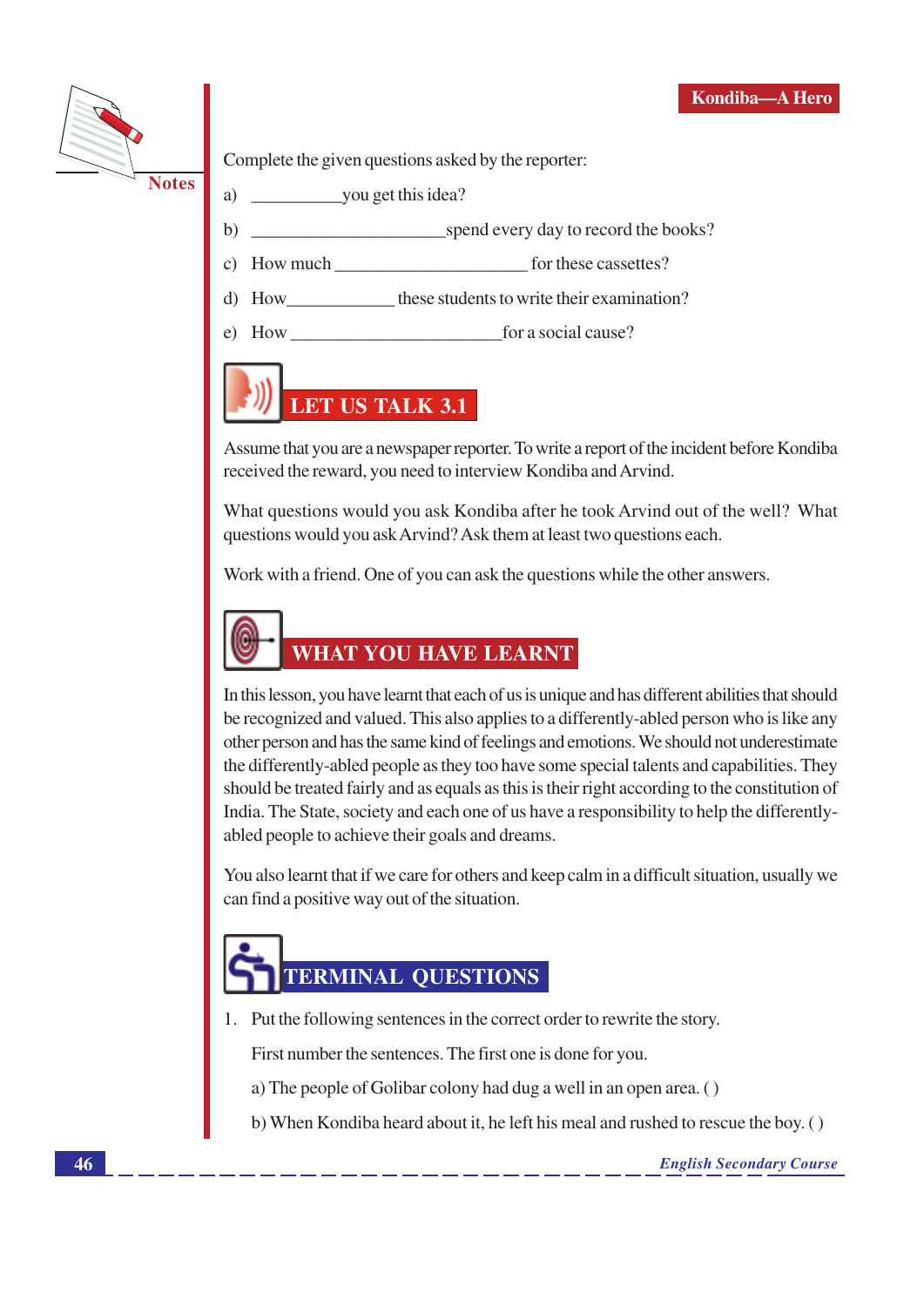- c) Kondiba was a blind beggar, who lived in Golibar Colony. (1)
- $d)$  A boy fell into the well. ()
- e) Kondiba became breathless but he did not give up. ()
- f) Kondiba's picture and story were published in the newspaper. ()
- g) Kondiba dived into the well to bring the boy out. ()
- h) He saved Arvind's life. ()
- i) Kondiba, a blind beggar, became a hero and was well rewarded. ()
- i) Kondiba runs a small business and is happy. ()
- k) Arvind went to Kondiba with his aunt and touched Kondiba's feet in gratitute. ()
- 1) Without thinking about himself he dived again and freed the boy from the weeds.
- 2. Now add linking words / phrases wherever required and write the above story in your notebook. Some linking words / phrases are given below.

### Linking words / phrases:

Thus next day; one day; today; after sometime; next day.

- 3. Why do you think Kondiba hated begging?
- 4. Kondiba was blind. Yet he became a hero. What qualities of Kondiba helped him change his life and become a hero? Write in about 100 words.

 $(hint - brawery, \ldots, \ldots)$ 

5. After reading the story, what are your views about the abilities of differently-abled people to earn a living? What can you do at an individual level to show them empathy rather than showing pity or indifference?



### **3.2.1 PART 1**

### **INTEXT QUESTIONS 3.1**

- I. 1. At the age of eight, because of small-pox
	- 2. He could not earn much by selling brooms; could earn well in Mumbai
	- 3. Individual responses accept all answers
	- 4. Residents of Golibar slum, in the center of the colony

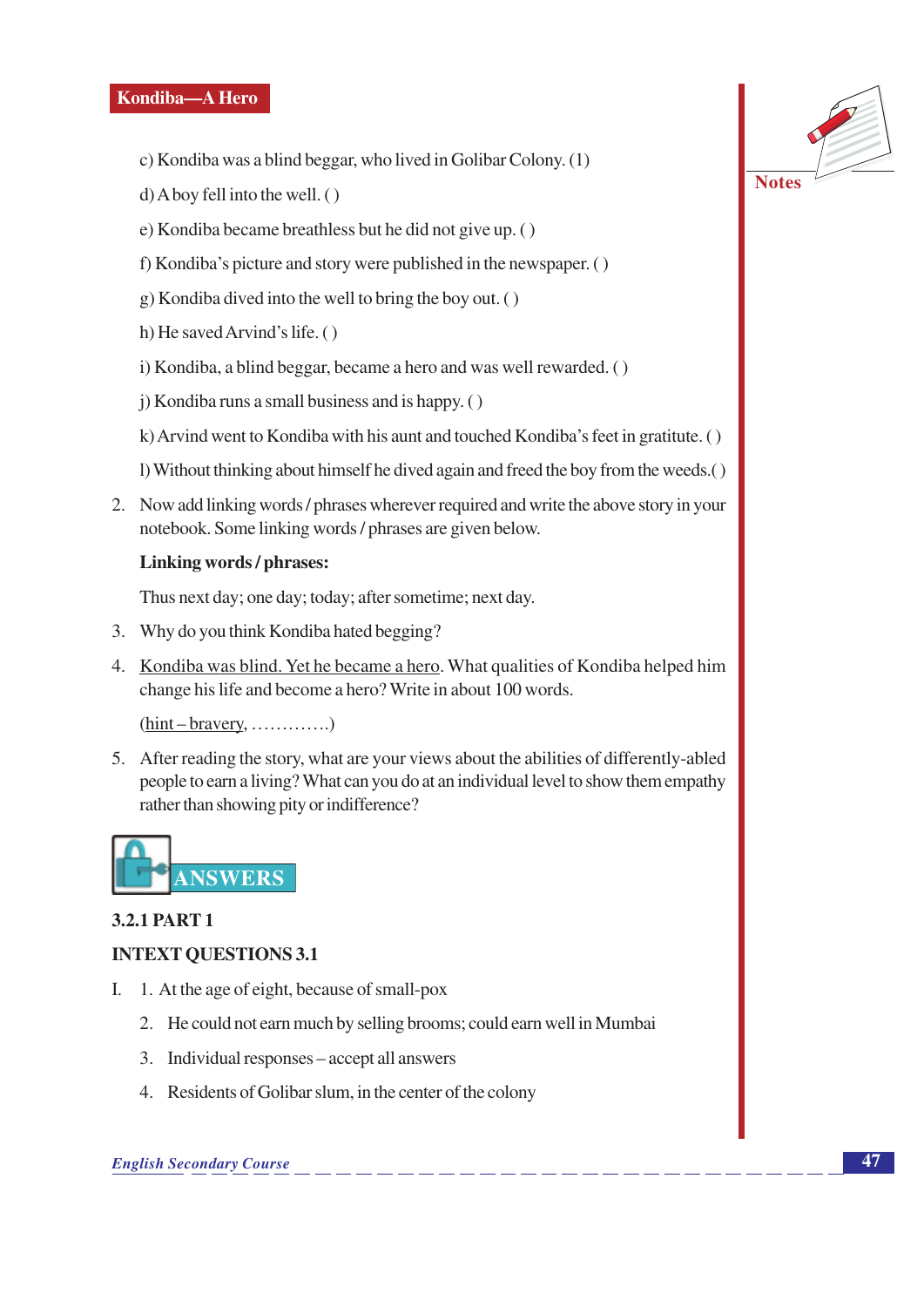

- 5. Tap water was not enough for all the people living in the colony
- 6. It had turned blackish-green
- 7. He heard a woman crying out that someone had fallen into the well.

### **3.2.2 PART 2**

### **INTEXT OUESTIONS 3.2**

- 1. He left his food and rushed to the well/asked Yelanbai to take him to the well.  $\mathbf{I}$ .
	- 2. (c) He dived into the well to save Arvind.

3. Two times. It was different. First time, he reached the bottom by feeling his way along the rocks on the side of well. Second time, he had the idea of the shape of the well, so he went straight down to the bottom.

- 4. Kondiba had come out empty-handed \could not find Arvind.
- 5. Individual responses.

### 3.2.3 PART 3

### **INTEXT QUESTIONS 3.3**

- 1. He missed his vision because he was unable to find Arvind and he knew that Arvind's life was in danger.
- 2. Panting heavily,

tired

Kondiba's ribs were aching; he couldn't hold his breath much longer.

Kondiba's heart was beating painfully; he badly needed to breathe.

His spine and muscles ached.

- 3. He was the only hope for Arvind. He reasoned that Arvind could not vanish, he must be in the well.
- 4. the weeds around Arvind
- 5. He caught hold of his belt and pulled him out of the net of weeds.
- 6. Kondiba, he was very tired/had to struggle a lot to find and pull Arvind out

You may add: he had become weak from poverty/it had been many years since he had tried to hold his breath under water

7. 1. lifted Arvind out of the well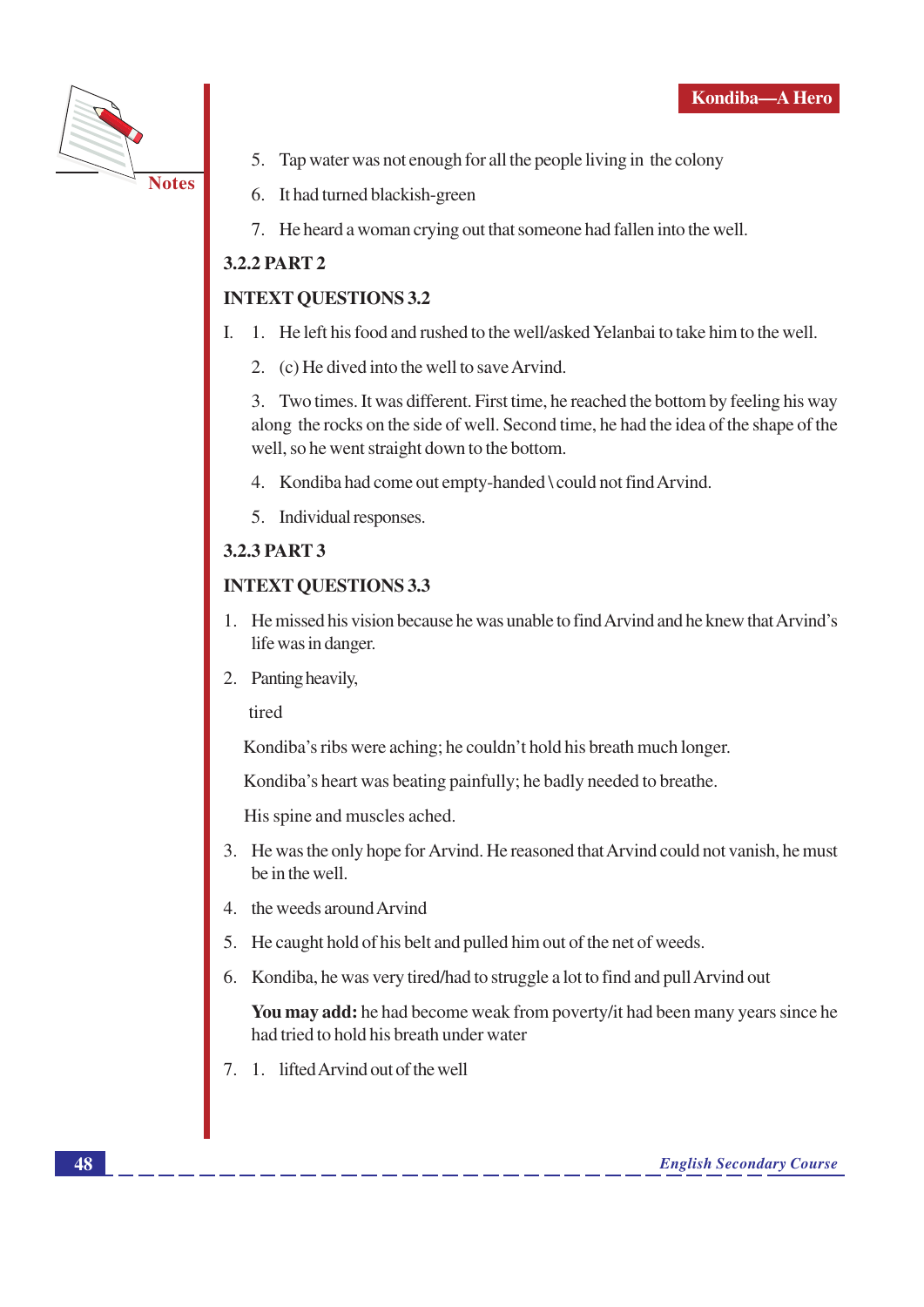- 2. gave artificial respiration to Arvind
- 3. rushed him to hospital
- 8. (a) He was so tired that he could not feel anything.
	- (b) Individual responses accept all relevant answers
- 9. Arvind would be alright. If he had not saved him in time, his brain would have been damaged.
- 10. His picture and story of bravery were published in many papers, he was praised by the Governor, the CM of Maharashtra, and other officials.
- 11. got a reward of Rs. 12,970 and was taught skills of bottling and weaving of chair seats.
- 12. opened a small business
- 13. If we have the courage and care for others, nothing can stop us from getting success.

### **LET US LEARN NEW WORDS 3.1**

### **Exercise 1**

daring rescue; starved body; muddy depths; cloudy day; growing population; broken pottery; slippery weeds; half-eaten meal; blackish-green water; surrounding huts.

### **Exercise 2**

Many answers are possible. Refer to a dictionary, if you are in doubt.

### Exercise 3

pushed through; fallen into; pulled off; dived into; went into; run out of; give up.

### **Exercise 4**

go about; run out of; fall out; run through; fall apart.

### **3.3 LET US LEARN GRAMMAR**

came; tried; failed; realized; started; hated; earned

- 1. All the sentences with 'had +  $3<sup>rd</sup>$  form of the verbs
- 2. You can make as many as 14 sentences. A few examples are given below:

I prepared the lunch box for father after Neena had gone to school.

Father left for office after I had prepared the lunch box for him.

 $Or$